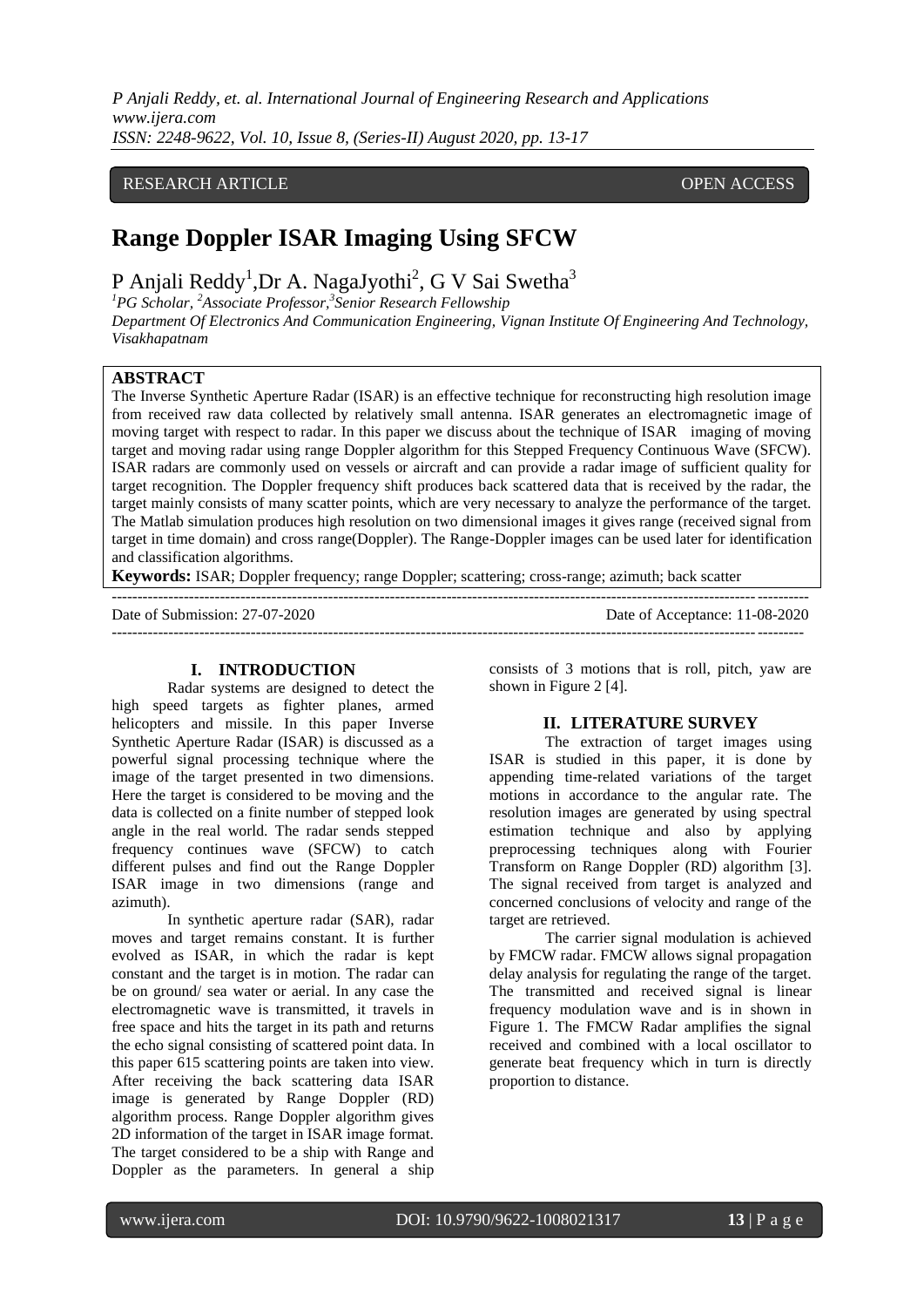

**Figure 1.** Transmitted and received signal in linear FMCW radar in frequency-time domain.

According to the Figure 1, if ∆f is bandwidth of transmitted signal,  $T_m$  is the time period of modulator signal, R is range, dotted line is the delay of transmitted signal, ∆f is frequency difference between known as beat frequency and C is propagation velocity [5]. The range R is given as  $R = (C * \Delta f * Tm) / 2 * \Delta f$  (1)

After the collection of range information of the target, the Doppler is estimated. This method of Range-Doppler processing utilizes a 2-fold features of 2D FFT, one sample frequency, of the whole sweeps, so as to change the de-chirp data into beat frequency domain, resulting in range profile estimation, followed by the second sample to acquire Doppler information. For noise perturbed system, the necessary identification of signal is done by matched filter or windowing characteristics to reduce the side-lobes.

Once the Range-Doppler information is collected, the lined up work is to establish the schemes of range resolution to show difference between targets as same trajectory but which is in different range. It is obtained by using pulse compression techniques where the transmitted signal gets modulated and next it gets correlated with the received signal.

The range resolution is  $R = C/2\Delta f$  (2)

$$
f_{\rm{max}}
$$

Since the presence of few constituents like the clutter rejection and short-term rendering by the filter bandwidth, the range resolution of number of samples in FFT interval is given as  $N_s$ 

$$
N_s = 2 * R_{max} / \Delta r
$$
  
(3)

The radar signal processing includes the rational integration of number of samples and also after collecting data of various factors like frequency, resolution, aspect, the positions of look angles, Range-Doppler matrix by 2D FFT, concerned positions of different scattering centers, the resultant image is achieved by performing 2D IFT at the last stage.

## **III. MOTIVATION**

ISAR imaging of a target is acquired as result of its rotational motion in the view of fast moving target, gathering the information of deals with the estimation of scattering points with respect to target's relative motion. One of the important studies of ISAR imaging is the typical range Doppler ISAR technique. It is not constrictive when motion of the target produces high order Descriptions in the stage of received signal comparative to each scatter. Due to this varying distortion is resultant which is directly proportional to the rate of change of instantaneous range of the target. Frequently, the image integration time and target's rotational displacement are few seconds and few degree's respectively. The outcome of this is the target estimation viewed in the ISAR image turns out as a blurred image. This makes the target identification and image projection a very complex process.

To optimize the difficulties in connection with ISAR imagining and to frame it feasible for real time application, a method is proposed based on suppositions that exists in the target's motion and receiver positions characteristics likewise pitch, yaw, roll as shown in Figure2, the Figure 2 [7]. Represent the resultant 2D ISAR image of pitching yawing and rolling [9]. This paper present on construction of good resolution focused image of the moving target. The key outline of this is to obtain an ISAR image of a target using Matlab simulation for SFCW (stepped frequency continues wave) and analyzing its range compression images over a cross range.



**Figure 2.** Resulting 2D ISAR images for (a) pitching (b) yawing (c) rolling platform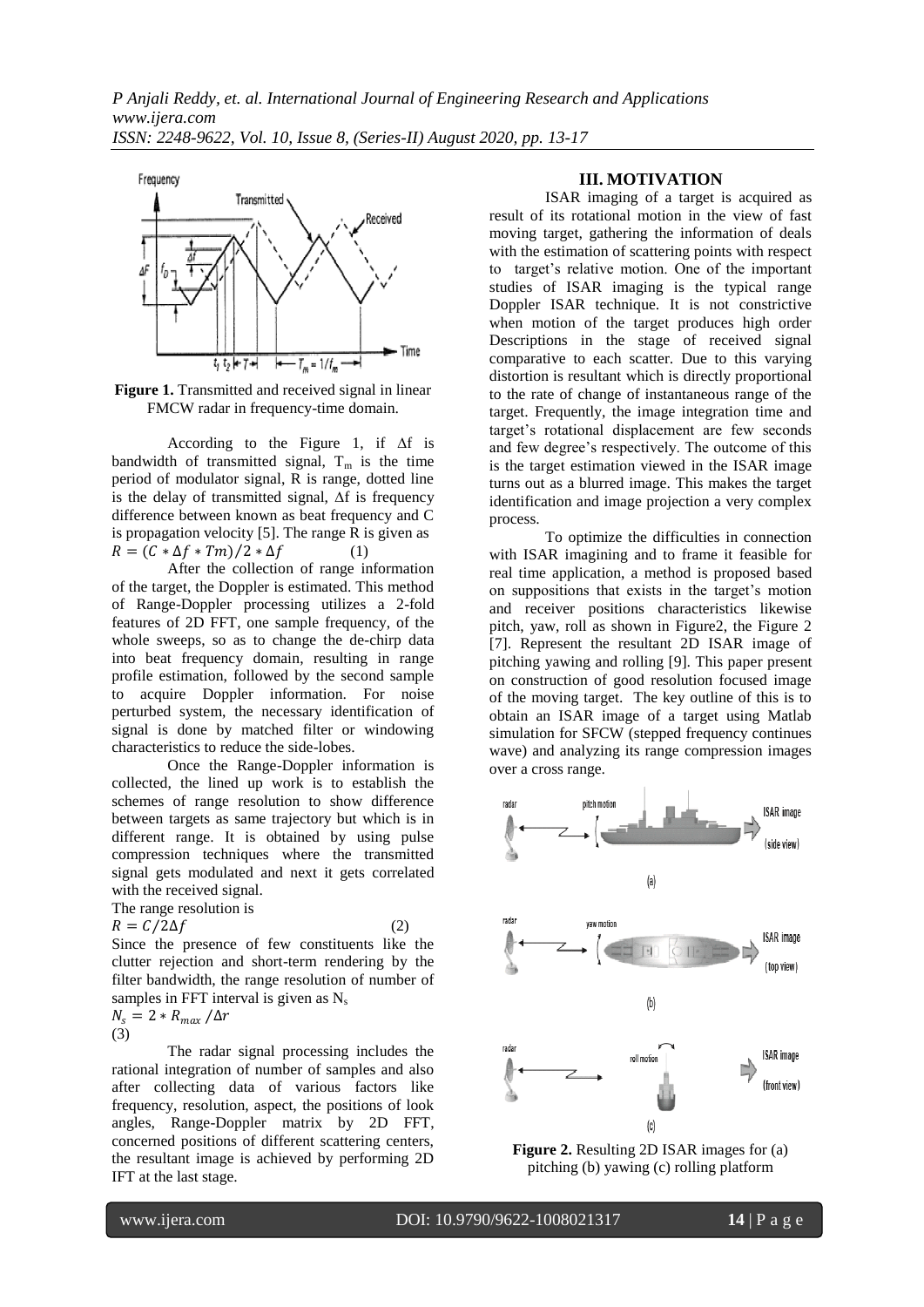## **IV. PROPOSED METHODOLOGY**

This paper explains the MATLAB modelling of the signal processing to find out moving targets. Here, the scattering centers of target are considered, as a factor of representing a 2D ISAR image of a target in motion. The concerned positions and sizes of the scattering points are achieved, the data of the range and cross range profiles are noted in a Range-Doppler matrix [8] and a equivalent ISAR image. The key objectives of this methodology are:

• To explore the real time applications of ISAR imaging principles.

To observe and understand the fundamentals of radar signal processing course of action, detection of moving target, imaging and Doppler processing.

To execute the concepts of SFCW radars, pulse compression and range resolution techniques and signal optimization [3].

• To employ proper formulation on noise and some other disorder. That obstructs the signal receiving.

represented as ISAR image using 2D IFT [11].

The very first step is study of signal circumstances. This involves the deriving of physical features of the target, such as orientation, physical size, relative size, velocity in accordance with the radar and some different characteristics [6]. At the initial stage the image size is chosen, then the range and cross-range are obtained. If the range is  $X_m$  and cross range is  $Y_m$  then the relative size of target to be imaged would be as  $X_m^*Y_m$ . Once the target size is selected the corresponding range and cross range resolution are drawn with theory of N sampling points [10]. Figure 3&4 represents SFCW radar receiver and SFCW transmitted waveform respectively.

After determining these, the frequency resolution and aspect (∆ϕ) are concluded using Fourier concepts. The angular frequency  $(\Omega)$  and frequency bandwidth (B) are computed if the frequency is at center that is  $f_c$ . Radar look angles at aspect ∆ϕ, the reflected scattering data of electric fields are collected and



**Figure 3.**ISAR receiver block diagram for stepped frequency radar.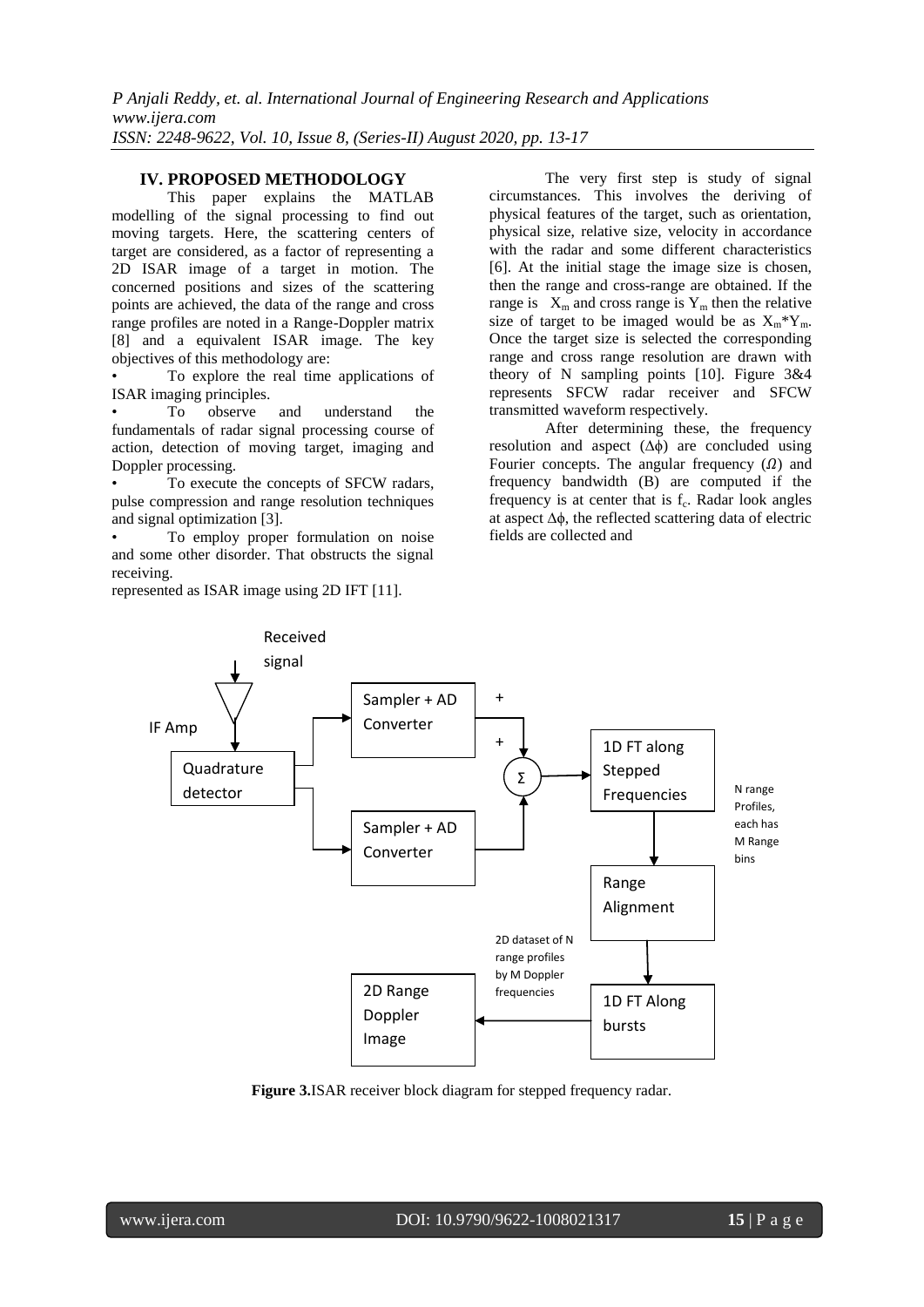*P Anjali Reddy, et. al. International Journal of Engineering Research and Applications www.ijera.com ISSN: 2248-9622, Vol. 10, Issue 8, (Series-II) August 2020, pp. 13-17*



**Figure 4.** Waveforms of stepped frequency transmitted signal

## **V. SIMULATION RESULTS**

In this paper, pitching ship is considered as shown in Figure 2 ,where the target go through rotational motion so that the concerned position of scattered in every down range is alike in a particular integration time.



**Figure 5.** Target with prefect point scatters

If N pulses are transmitted in a certain integration period, then their exists N range profiles as shown in Figure 6, and is shown as range bins with respect to azimuth time which can be approximated for various bursts.



**Figure 6.** Range bins with respect to azimuth time



target

## **VI. CONCLUSION**

In this paper the ISAR image generation of moving target with the use of stepped frequency continuous waveform is proposed. This Matlab simulation technique is based on the transform parameters of an assumed moving target model

The Doppler Frequency shift backscattered information is received by the radar,which is transformed to time and Doppler Frequency

The analysis of Doppler Frequency made it possible to find the scattering points along with the Cross-Range axis